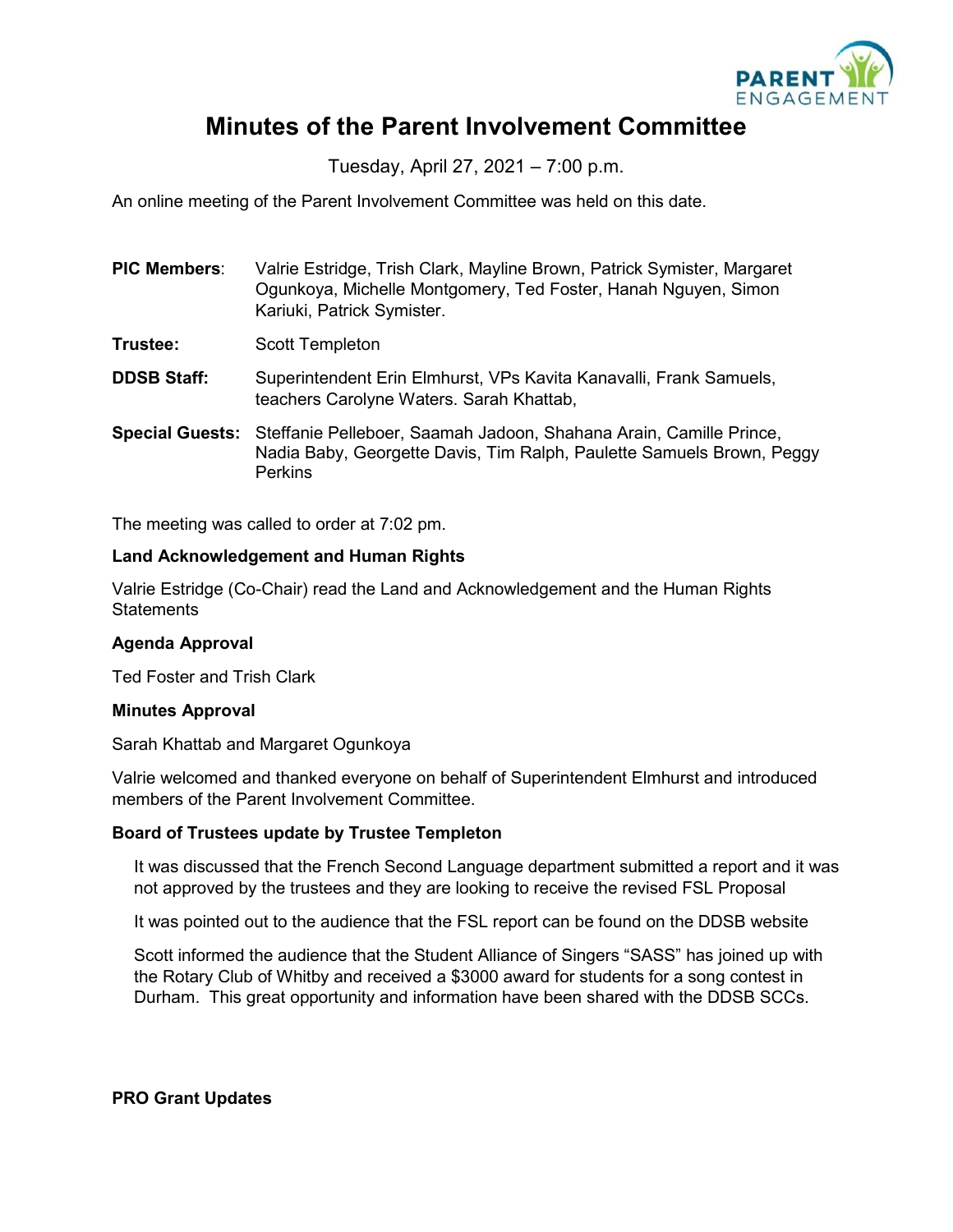Sarah Khattab, PIC member and lead of the PRO Grant Projects 2020-2021 presented 3 of the 16 PRO Grant Projects.

- MEND administrators –, Shahana Arain and Saamah Jadoon presented their project - MEND – Muslim Educators Network of Durham creation of their website
- DENSA Network Kavita Kanavalli Chair
	- Durham Educators Network for South Asians

Kavita explained what is DENSA and virtual events during May 2021

• Camille Prince, Vice Principal at West Lynde P.S. presented the PRO Grant project – MINDS on MATH (MoMath) – Virtual Tutors supervised by former DDSB Students

# **Virtual Learning in DDSB**

Georgette Davis, Superintendent of Innovation & DDSB@Home presented Administrators of DDSB@Home – Paulette Samuels Brown - Elementary Grade and Peggy Perkins Secondary FI. This year, the DDBS@Home – Elementary had over 16 000 students and DDSB@Home Secondary over 2200 students

. Georgette explained how DDSB@Home schools are divided into Campuses

- Paulette Samuels Brown presented what it looks like in a day of the life of elementary students. For some students, virtual learning is an amazing way to learn and they are very successful and for other students, it's not working as well. Their learning experience is working better in the classroom.
- Peggy Perkins shared with us a day in the life of secondary students. During the pandemic, the secondary panels ran in quadmester – 2 courses running every 10 weeks 4 cohorts in the year.
- Tim Ralph, Education Officer for Innovative Education, explained the difference between online and virtual Secondary online.

E-Learning; the program has been exciting for a long time with approximately 4000 students registered – classes online learning without interaction and the Hybrid version – sometimes at home and sometimes at school depending on their classes. These students are grades 11 and 12.

### **Mental Health and Well-Being**

Steffanie Pelleboer, Mental Healthy Lead, pointed out that schools are an ideal environment for supporting and promoting student mental health and well-being. We recognized students are being impacted by COVID-19 related restrictions, in-person gatherings, assemblies and celebrations

Steffanie's message was to take care of our self to be able to take care of others.

DDSB realizes: It was a challenging school year for all educators, students and families. The well-being of all educators matters as well.

Educators care and want to do their best as they support students and families